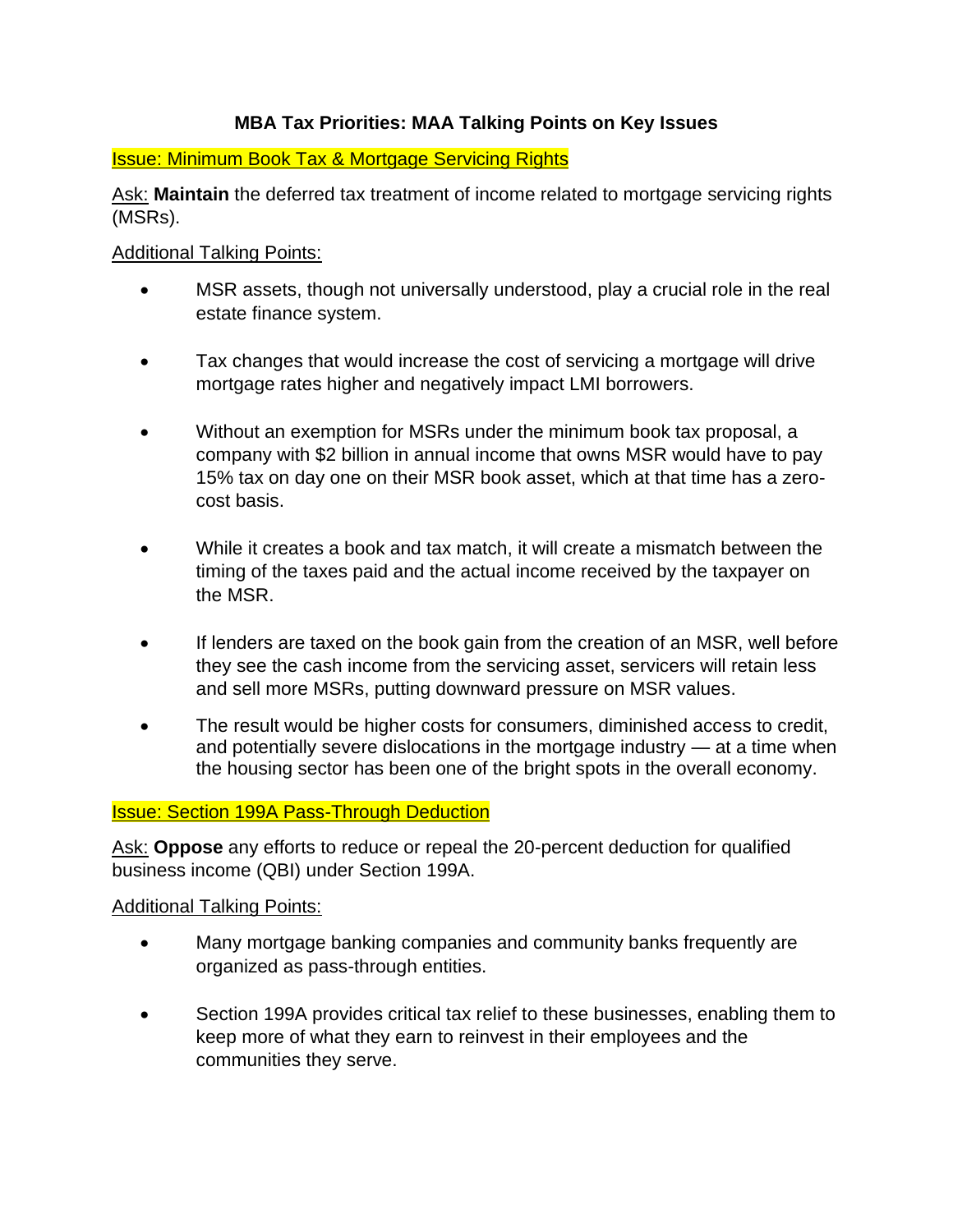• Ensuring the continuation of a workable Section 199A will support small lenders, facilitate the availability of mortgage credit, help create jobs, and help strengthen our economic recovery.

### Issue: Increase in Capital Gains Rate

Ask: **Maintain** that capital gains continue to receive tax treatment that is distinct from ordinary income, which serves as a key stimulant to investment in a variety of capitalintensive industries, especially real estate.

#### Additional Talking points:

- Separate and distinct tax treatment for capital gains is a key stimulant to investment in a variety of capital-intensive industries, especially real estate.
- Any changes to the relative taxation of capital gains could significantly disrupt investment and the multi-trillion-dollar markets they support.
- The current capital gains tax regime encourages taxpayers to engage in short or long-term asset holding, which is beneficial for MSRs.
- Any capital gains tax increase would result in a highly illiquid MSR marketplace, which would mean fewer mortgages for first-time and low-income borrowers, higher costs for consumers, and diminished access to credit.
- Under current law, passing down a family business to the next generation does not impose a capital gains tax burden on the business or its new owners.
	- o Rather, the decedent's tax basis in the business is "stepped-up" to fair market value, preventing a large capital gains tax bill on the growth in the business's value.
- If the functional benefit of the step-up in basis were eliminated and transfers subject to the estate tax also become subject to income tax, many businesses would be forced to pay tax on appreciated gains, including simple inflation, from prior generations of family owners—despite not receiving a penny of actual gaincreating a new backdoor death tax on Americans.
- These changes are a significant tax increase that would hit family-owned businesses, farms, and ranches hard, particularly in rural communities.
- Making these changes could force business operators to sell property, lay off employees, or close their doors just to cover these new tax obligations.

#### Issue: Tax Treatment of Gain on Sale of Home:

Ask: **Maintain** the current law provision, but if the current tax code must change, allow homeowners to continue to exclude a portion of the gains on the sale of a home.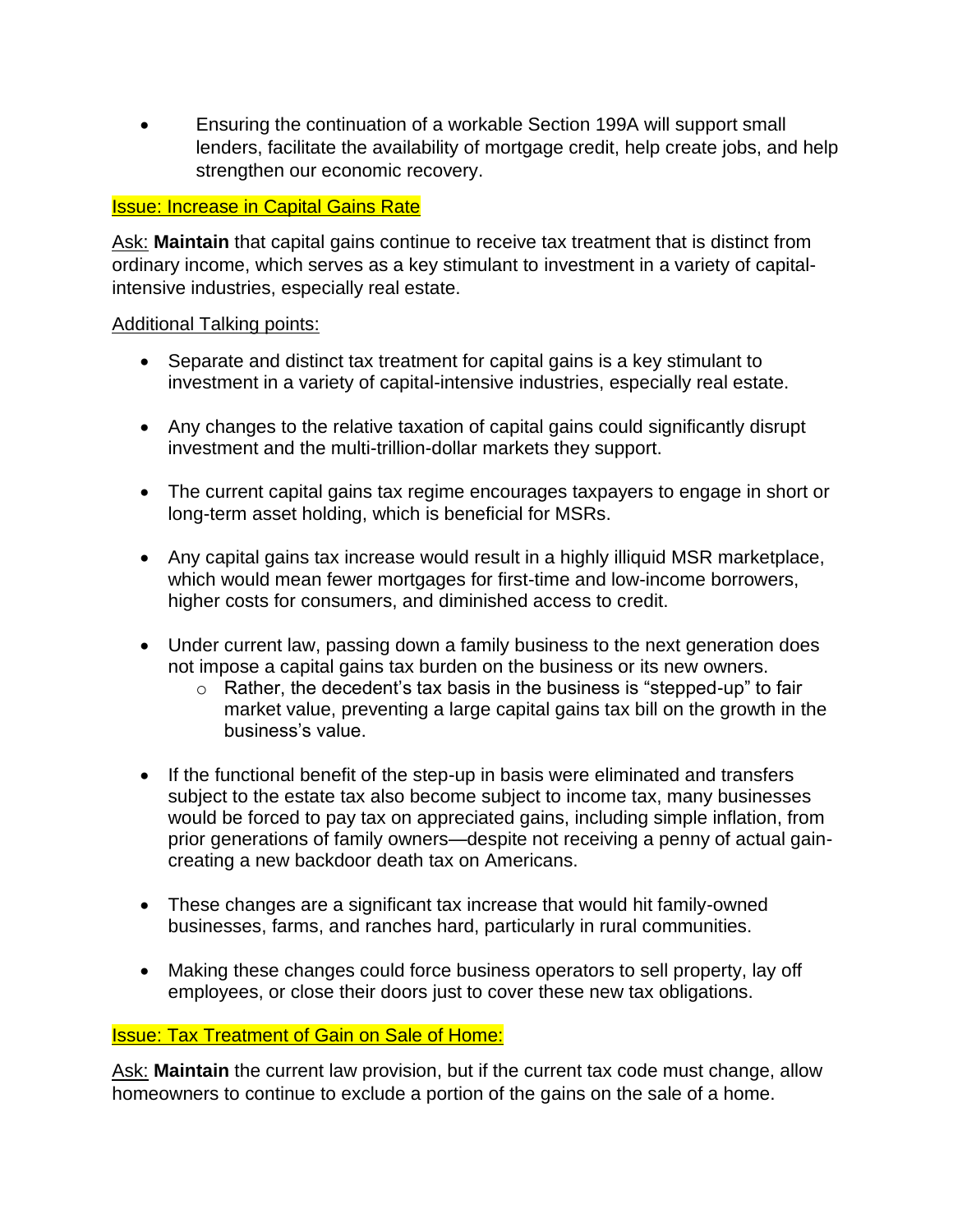## Additional Talking Points:

- Homeownership is a key component of wealth creation for the working and middle-class in the United States, which has historically been supported by an exclusion of housing-related capital gains on the sale of a home.
	- $\circ$  That accumulated wealth allows families to sustain homeownership through various stages of career and family events, and ultimately into retirement.
- Any change in this exclusion would act as a disincentive for many homeowners to move up or move down as life events occur – expanding family, medical issues, job changes, and other life contingencies.
- Changes are likely to unnecessarily damage the undercurrents of economic growth: taxpayers will experience less economic and geographic mobility.
	- o This will discourage mobility at a time when we need to encourage mobility to better match skills with jobs.
	- $\circ$  Those who are employed in jobs that are subject to relocation will be less likely to purchase a home.
	- $\circ$  Any change will be hard on members of the military who are frequently asked to move every two-three years.
	- o Remove this exclusion and many will likely choose to delay homeownership.

## Issue: Housing Access/Affordability Provisions:

Ask: **Support** proposals that reduce down payment barriers for first-time, firstgeneration, and minority homebuyers, such as the Downpayment Toward Equity Act, and **support** tax credit programs that increase affordable housing supply and benefit individual buyers and the housing market, such as the Neighborhood Home Investment Tax Credit, Middle Income Housing Tax Credit, and expanding the Low-Income Housing Tax Credit program.

#### Additional Talking Points:

- Congress should ensure ease of access to down payment assistance (DPA) funding for borrowers and efficient program implementation parameters for lenders and DPA providers with uniform eligibility, standards, forms, and requirements.
- The simpler the DPA the better ease of execution and the ability for consumers to access and understand it will greatly enhance utilization.
	- o The *Downpayment Toward Equity Act* takes a big step towards closing the racial homeownership gap with this approach in mind and we support this